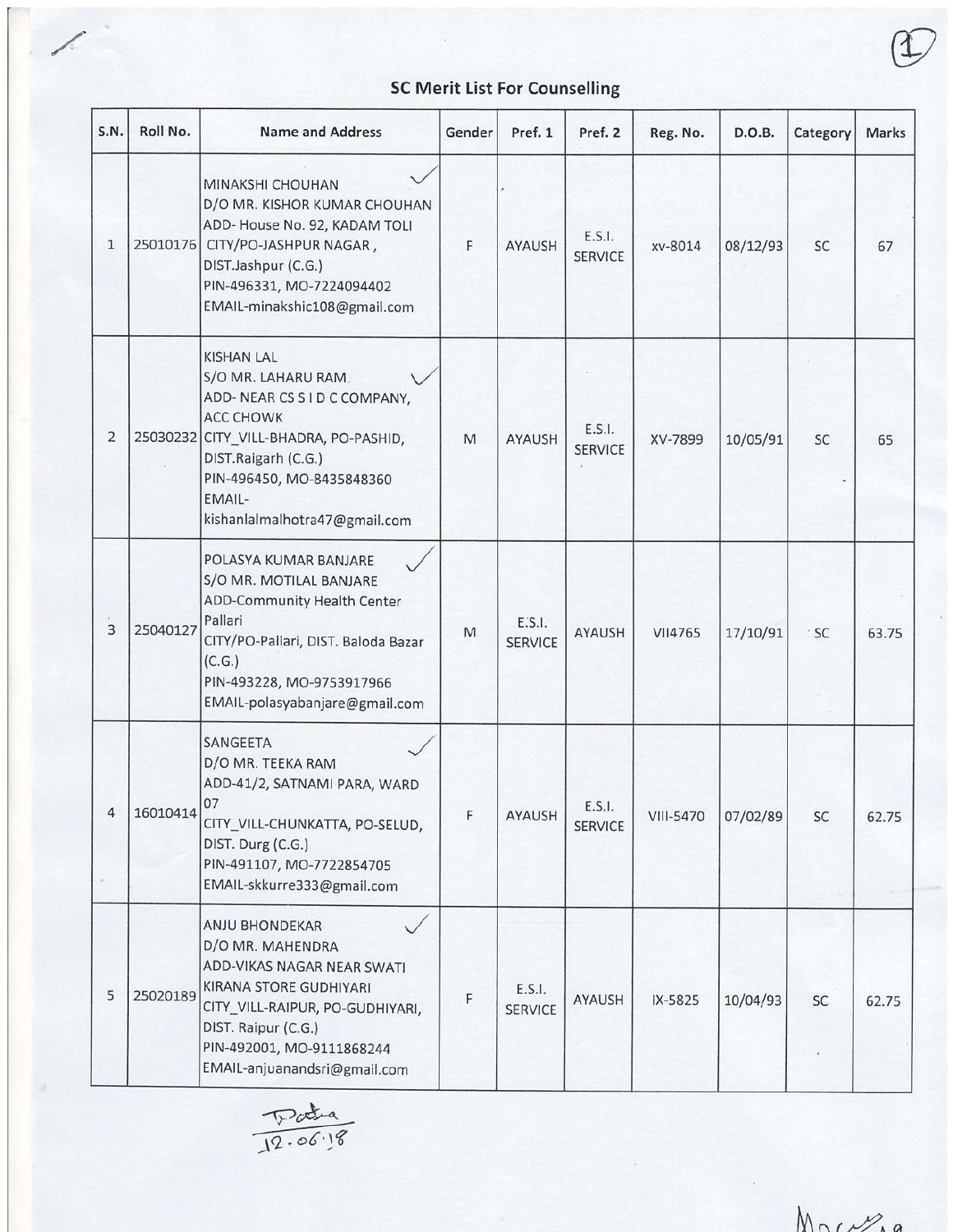| 6      |          | MS. HEMLATA<br>D/O MR. SUKHEN<br>ADD-CITY_VILL-MUDWABHATHA,<br>25030335 PO-CHANTIPALI,<br>DIST. Raigarh (C.G.)<br>PIN-496445, MO-9340072120<br>EMAIL-hemjangde1993@gmail.com                                                                                    | F | E.S.I.<br><b>SERVICE</b> | E.S.I.<br><b>SERVICE</b> | XI-6569   | 13/07/93 | <b>SC</b> | 61.25 |
|--------|----------|-----------------------------------------------------------------------------------------------------------------------------------------------------------------------------------------------------------------------------------------------------------------|---|--------------------------|--------------------------|-----------|----------|-----------|-------|
| 7      |          | POOJA KOTHARI<br>D/O MR. PRAKASH DAS KOTHARI<br>ADD-ST NO 22, QTR NO 5A<br>16020363 CITY_VILL-NANDINI NAGAR,<br>DIST. Durg (C.G.)<br>PIN-490036, MO-9300647908<br>EMAIL-pooja.sendme@gmail.com                                                                  | F | E.S.I.<br><b>SERVICE</b> | AYAUSH                   | $VI-4258$ | 31/05/93 | SC        | 60.75 |
| 8      |          | <b>DOLLY MIRENDRA</b><br>D/O MR. RAVIRAM MIRENDRA<br>ADD- CH - 32 BEHIND OF PNB<br>RAJGAMAR, PREM NAGAR<br>25010171 CITY_VILL-KORBA, PO-OMPUR<br>DIST. Korba (C.G.)<br>PIN-495683, MO-8889104004<br>EMAIL-<br>dollymirendra3112@gmail.com                       | F | E.S.I.<br><b>SERVICE</b> | AYAUSH                   | XIV-7490  | 31/12/93 | SC        | 60    |
| ್<br>9 |          | <b>KANCHAN KORRAM</b><br>D/O MR. ATMA RAM KORRAM<br>ADD-QN 14, RES COLLONY GEEDAM<br>17010137 CITY/PO-GEEDAM<br>DIST. Dantewada (C.G.)<br>PIN-494441, MO-9479186784<br>EMAIL-amits.digital4@gmail.com                                                           | F | <b>AYAUSH</b>            | E.S.I.<br><b>SERVICE</b> | IX-5712   | 06/03/94 | <b>SC</b> | 60    |
| 10     | 25020285 | <b>NEHA BAMBESHAR</b><br>D/O MR. RAJENDRA KUMAR<br><b>BAMBESHAR</b><br>ADD-WARD NO.05 PARMESHWARI<br><b>NAGAR</b><br>CITY_VILL-AMBAGARH CHOWKI,<br>PO-AMBAGARH CHOWKI<br>DIST. Rajnandgaon (C.G.)<br>PIN-491665, MO-7828480770<br>EMAIL-nehabambeshar@gmail.com | F | AYAUSH                   | E.S.I.<br><b>SERVICE</b> | VI 4511   | 02/07/92 | SC        | 59.75 |

Patra  $12.06'18$ 

 $k\sqrt{a^2}$ 

 $(2)$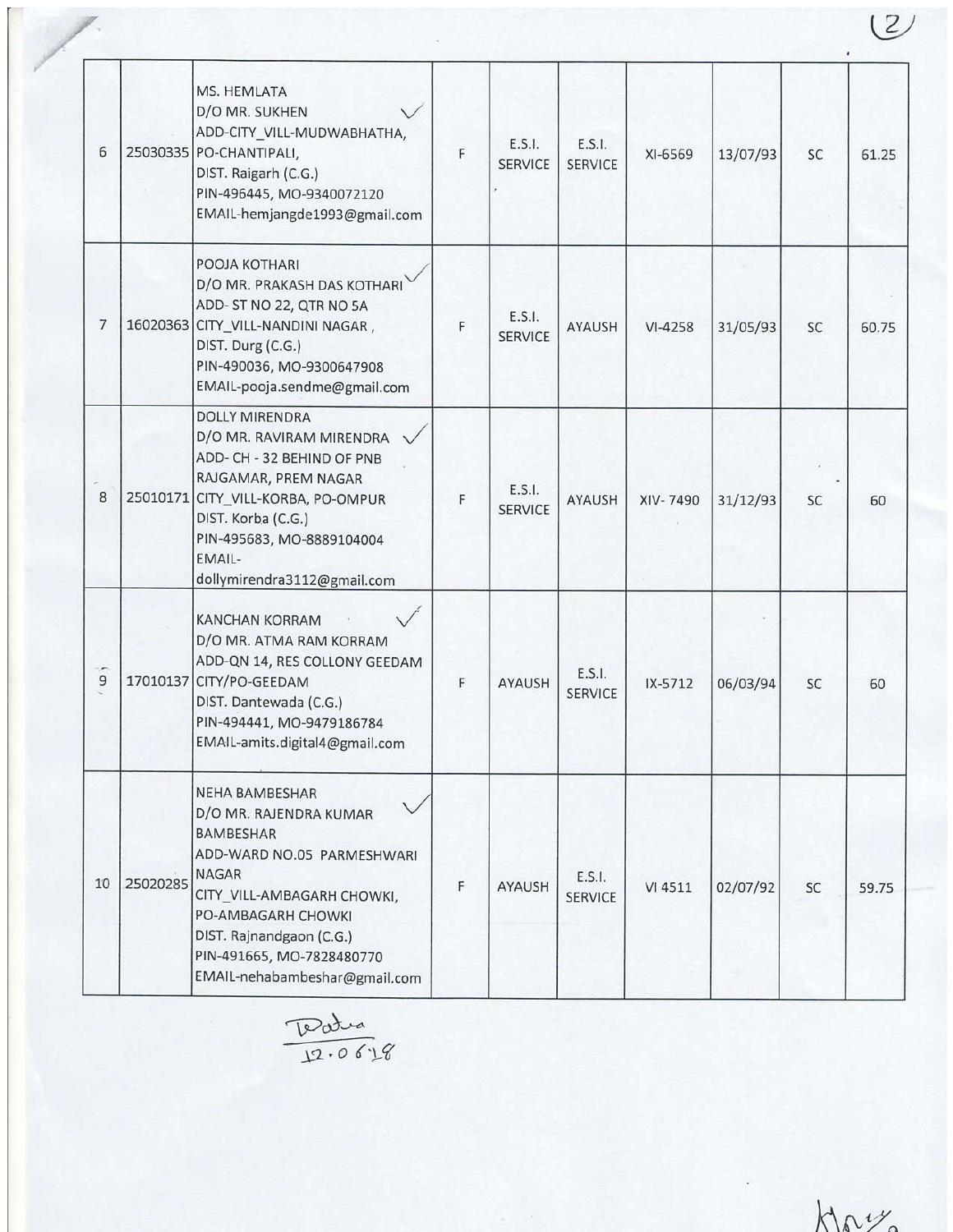| 11 | 13020362 | <b>RAVINA</b><br>D/O MR. NAND RAMR<br>ADD-WARD NO. 6, NEAR JAIN<br>SWEATS NEW CHANDANIYA PARA<br>CITY/PO-JANJGIR<br>DIST. Janjgir-Champa (C.G.)<br>PIN-495668, MO-9907306723<br>EMAIL-jaycomputers123@gmail.com | F | <b>AYAUSH</b>            | E.S.I.<br><b>SERVICE</b> | XIII-7270 | 10/08/94 | SC        | 58.75 |
|----|----------|-----------------------------------------------------------------------------------------------------------------------------------------------------------------------------------------------------------------|---|--------------------------|--------------------------|-----------|----------|-----------|-------|
| 12 | 25010203 | <b>DIVYA BANJARE</b><br>D/O MR. ONKAR BANJARE<br>ADD-MEGHA ROAD PACHARI PARA,<br>BOYS H.S. SCHOOL KURUD, PO-<br>KURUD,<br>DIST. Dhamtari (C.G.)<br>PIN-493663, MO-7828230131<br>EMAIL-toovin4cn@gmail.com       | F | E.S.I.<br><b>SERVICE</b> | <b>AYAUSH</b>            | IV-3069   | 03/10/90 | SC        | 57.5  |
| 13 | 16010500 | <b>JYOTI BHANWAR</b><br>D/O MR. RAJ KUMAR BHANWAR<br>ADD-WARD NUMBER 03, CHHURIYA<br><b>NP</b><br>CITY/PO-CHHURIYA<br>DIST. Rajnandgaon (C.G.)<br>PIN-491558, MO-7587426335<br>EMAIL-jyotibhanwar01@gmail.com   | F | E.S.I.<br><b>SERVICE</b> | <b>AYAUSH</b>            | IX-5635   | 18/05/92 | SC        | 57.5  |
| 14 | 13020255 | <b>SUNITA SURAJ</b><br>D/O MR. SHYAM SUNDAR SURAJ<br><b>ADD-NEEM PARA</b><br>CITY/PO-MUDHALI<br>DIST. Korba (C.G.)<br>PIN-495446, MO-9340043911<br>EMAIL-<br>SUNITASURAJ140@GMAIL.COM                           | F | E.S.I.<br><b>SERVICE</b> | AYAUSH                   | $VI-4252$ | 25/06/88 | <b>SC</b> | 57    |
| 15 | 25030343 | DEEPENDRA DEEP<br>S/O MR. DUKAL DAS<br>ADD-House No. 111, Masjid Gali<br>CITY/PO-Dongargaon<br>DIST. Rajnandgaon (C.G.)<br>PIN-491661, MO-9691714598<br>EMAIL-<br>dmarkandey1993@gmail.com                      | M | E.S.I.<br><b>SERVICE</b> | AYAUSH                   | XII-6977  | 06/10/93 | SC        | 57    |
| 16 | 16010197 | <b>JYOTI</b><br>D/O MR. KANHAIYA LAL<br>ADD-CITY/PO-GADADIH<br>DIST. Durg (C.G.)<br>PIN-491221, MO-9644287762<br>EMAIL-pchandu8871@gmail.com                                                                    | F | AYAUSH                   | E.S.I.<br><b>SERVICE</b> | XIV-7496  | 08/01/93 | SC        | 56.75 |

Teatra<br>12.06.18

 $M^{1/2}$ 

 $\circledS$ 

Ī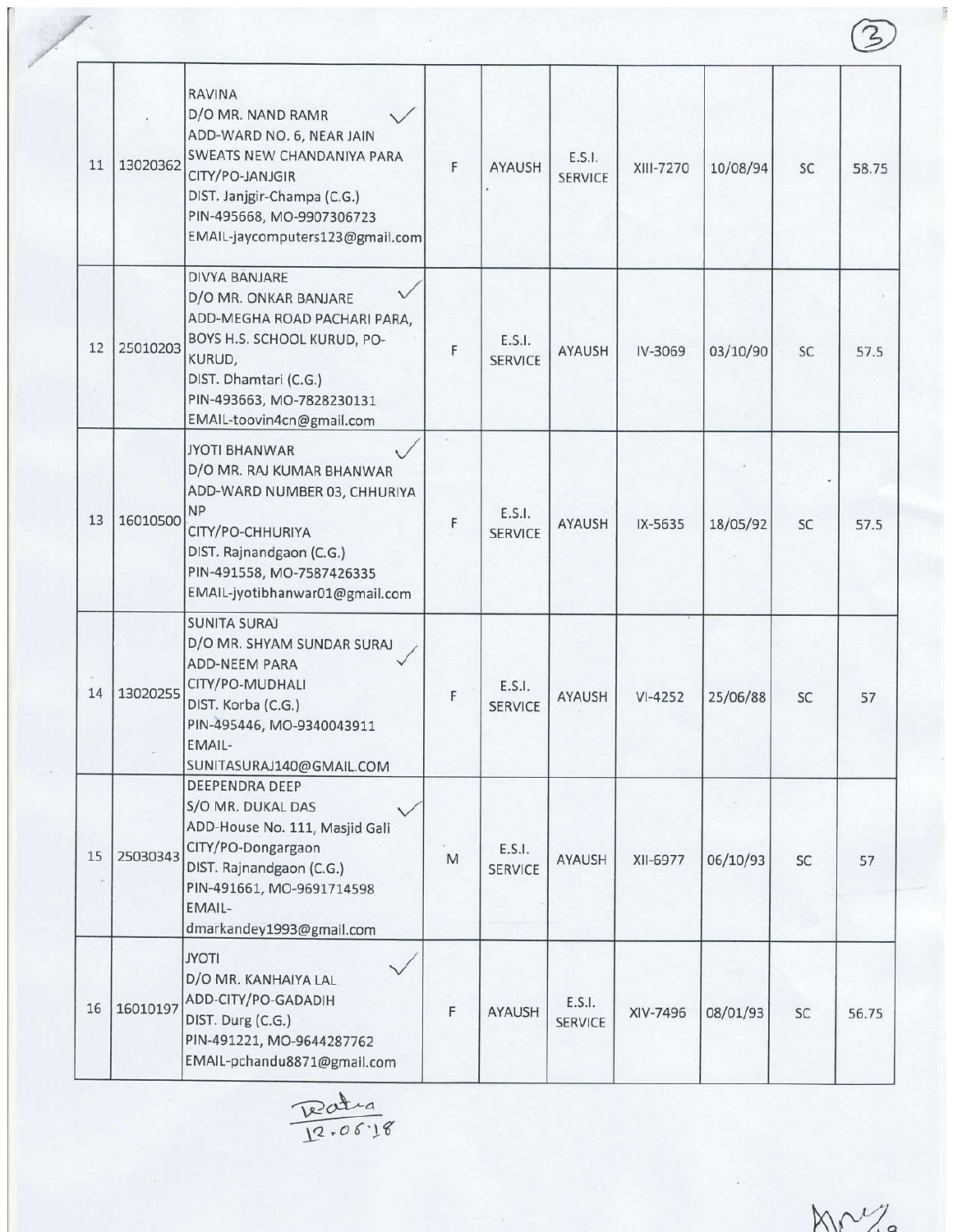| 17 | 17010008 | <b>SANJAY GANDHARLA</b><br>S/O MR. MASA GANDHARLA<br>ADD-125 WARD NO.09, LALIT PARA<br>CITY/PO-PAPANPAL<br>DIST. Bijapur (C.G.)<br>PIN-494444, MO-7587217337<br>EMAIL-<br>sanjaygandharla03@gmail.com                                    | M | E.S.I.<br><b>SERVICE</b> | <b>AYAUSH</b>            | IX-5496   | $-20/06/93$ | <b>SC</b> | 56.75 |
|----|----------|------------------------------------------------------------------------------------------------------------------------------------------------------------------------------------------------------------------------------------------|---|--------------------------|--------------------------|-----------|-------------|-----------|-------|
| 18 | 25020231 | PRABHA DHEBAR<br>D/O MR. POORAN LAL DHEBAR<br>ADD-VILL SANKARA POST SONDRA,<br><b>THANA DHARSIVA</b><br>CITY/PO-SONDRAL<br>DIST. Raipur (C.G.)<br>PIN-493221, MO-9926767908<br>EMAIL-prabhadhebar1@gmail.com                             | F | <b>AYAUSH</b>            | E.S.I.<br><b>SERVICE</b> | XIII-7447 | 11/11/94    | <b>SC</b> | 56.25 |
| 19 |          | NAGESHWARI<br>D/O MR. RAM CHANDRA<br>ADD-House No. 727, BIRRA HARIJAN<br>13010181 PARA CITY/PO-BIRRA<br>DIST. Janjgir-Champa (C.G.)<br>PIN-495661, MO-7389705546<br>EMAIL-kkrathore14@gmail.com                                          | F | E.S.I.<br><b>SERVICE</b> | <b>AYAUSH</b>            | $X-6104$  | 15/06/93    | <b>SC</b> | 55.5  |
| 20 | 16020153 | <b>MANJUSHA</b><br>D/O MR.BHARAT LAL<br>ADD-HOUSE NO 19/J, PARIJAT<br>APARTMENT, TALPURI<br>CITY_VILL-BHILAI NAGAR, PO-CIVIC<br><b>CENTER</b><br>DIST. Durg (C.G.)<br>PIN-490006, MO-8461027477<br>EMAIL-<br>manjushakurre1993@gmail.com | F | <b>AYAUSH</b>            | E.S.I.<br><b>SERVICE</b> | XII-6804  | 12/02/93    | <b>SC</b> | 55.25 |
| 21 |          | VIJAYLAXMI<br>W/O MR.RAJU LAL<br>ADD-HOUSE NO. 172<br>16010179 CITY/PO-SONDH<br>DIST. Bemetara (C.G.)<br>PIN-491332, MO-8962787522<br>EMAIL-rajnavrange123@gmail.com                                                                     | F | E.S.I.<br><b>SERVICE</b> | AYAUSH                   | XIV-7691  | 03/01/95    | SC        | 55    |
| 22 | 25020004 | KHILESHWARI<br>D/O MR. RAMKHILAWAN<br>ADD-HOUSE NO. 154, SATNAMI<br>PARA<br>CITY_VILL-GABOUD, PO-<br>SUNDRAWAN<br>DIST. Baloda Bazar (C.G.)<br>PIN-493229, MO-9977625618<br>EMAIL-<br>khileshwaripatela@gmail.com                        | F | AYAUSH                   | E.S.I.<br><b>SERVICE</b> | XIV-7601  | 20/08/94    | SC        | 54.75 |

Ratia

V

WNY

 $\mathbb{W}$ 

ÿ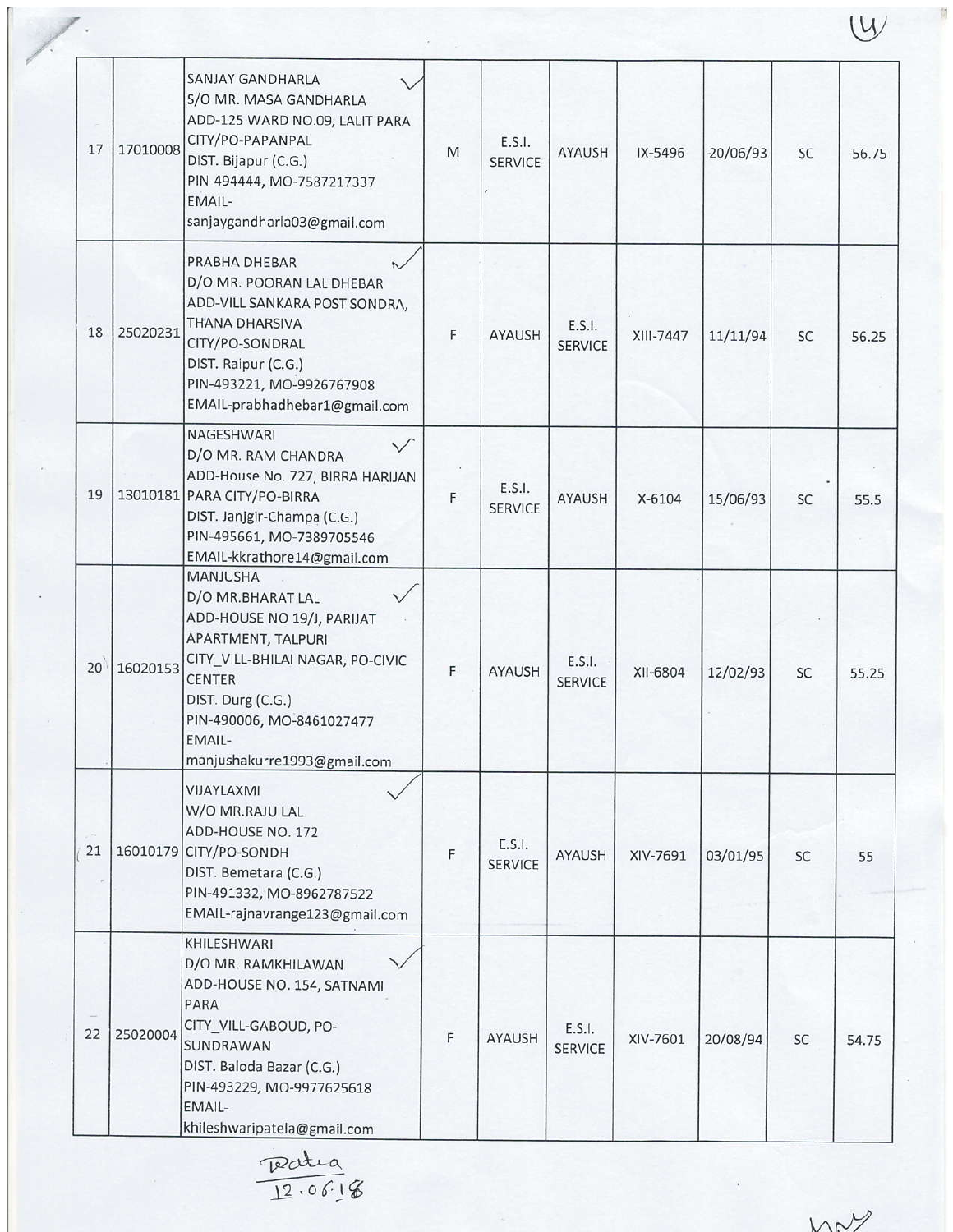| 23 |          | <b>BHAWANA BAGHEL</b><br>D/O MR. BHAGAWAN DAS BAGHEL<br>ADD-HOUSE NO. 49, WARD NO. 04<br>MEN ROAD GURUDWARA KE PASS<br>25020107 CITY/PO-DALLIRAJHARA<br>DIST. Balod (C.G.)<br>PIN-491228, MO-9827113797<br>EMAIL-<br>bhartibhushan107@gmail.com | F | AYAUSH                   | E.S.I.<br>SERVICE        | XIV-7772  | 29/01/95 | SC        | 54.75 |
|----|----------|-------------------------------------------------------------------------------------------------------------------------------------------------------------------------------------------------------------------------------------------------|---|--------------------------|--------------------------|-----------|----------|-----------|-------|
| 24 |          | CHANDRAMA LAXME<br>D/O MR. PUNIRAM LAXME<br>ADD-CITY_VILL-CHHARRA, TEH.<br>25020188 SARANGARH, PO-PINDRI<br>DIST. Raigarh (C.G.)<br>PIN-496450, MO-9179753605<br>EMAIL-ekta22011@gmail.com                                                      | F | <b>AYAUSH</b>            | E.S.I.<br><b>SERVICE</b> | $VI-4591$ | 15/05/85 | SC        | 54.25 |
| 25 | 13010053 | <b>HEMLATA</b><br>D/O MR. DWARIKA PRASAD<br><b>MAHILANGE</b><br>ADD-House No. 78, POLICE LINE<br>NEAR DISTRICT JAIL.RISDI ROAD<br>CITY/PO-KORBA<br>DIST. Korba (C.G.)<br>PIN-495677, MO-7049428034<br>EMAIL-<br>hemlatamahilange94@gmail.com    | F | E.S.I.<br><b>SERVICE</b> | <b>AYAUSH</b>            | XI-6340   | 08/03/93 | <b>SC</b> | 54.25 |
| 26 |          | VANDANA<br>D/O MR. RAM GOPAL<br>ADD-GRAM-KATHOTIYA, WARD NO<br>08<br>11010095 TEH-MANENDRAGARH, PO-<br><b>KATHOTIYA</b><br>DIST. Koriya (C.G.)<br>PIN-497442, MO-7974552375<br>EMAIL-vandanaravi83@gmail.com                                    | F | AYAUSH                   | E.S.I.<br><b>SERVICE</b> | XIV7671   | 21/11/94 | SC        | 54.25 |
| 27 |          | KOMAL KUMAR JOSHI<br>S/O MR. MADAN DAS JOSHI<br>ADD-House No. 5, ward no 11<br>16020137 CITY_VILL-ranitalab, PO-chichola<br>DIST. Rajnandgaon (C.G.)<br>PIN-491557, MO-9584857897<br>EMAIL-komaljaya2217@gmail.com                              | M | AYAUSH                   | E.S.I.<br><b>SERVICE</b> | viii-5250 | 22/02/91 | SC        | 54    |

Ratia

Any